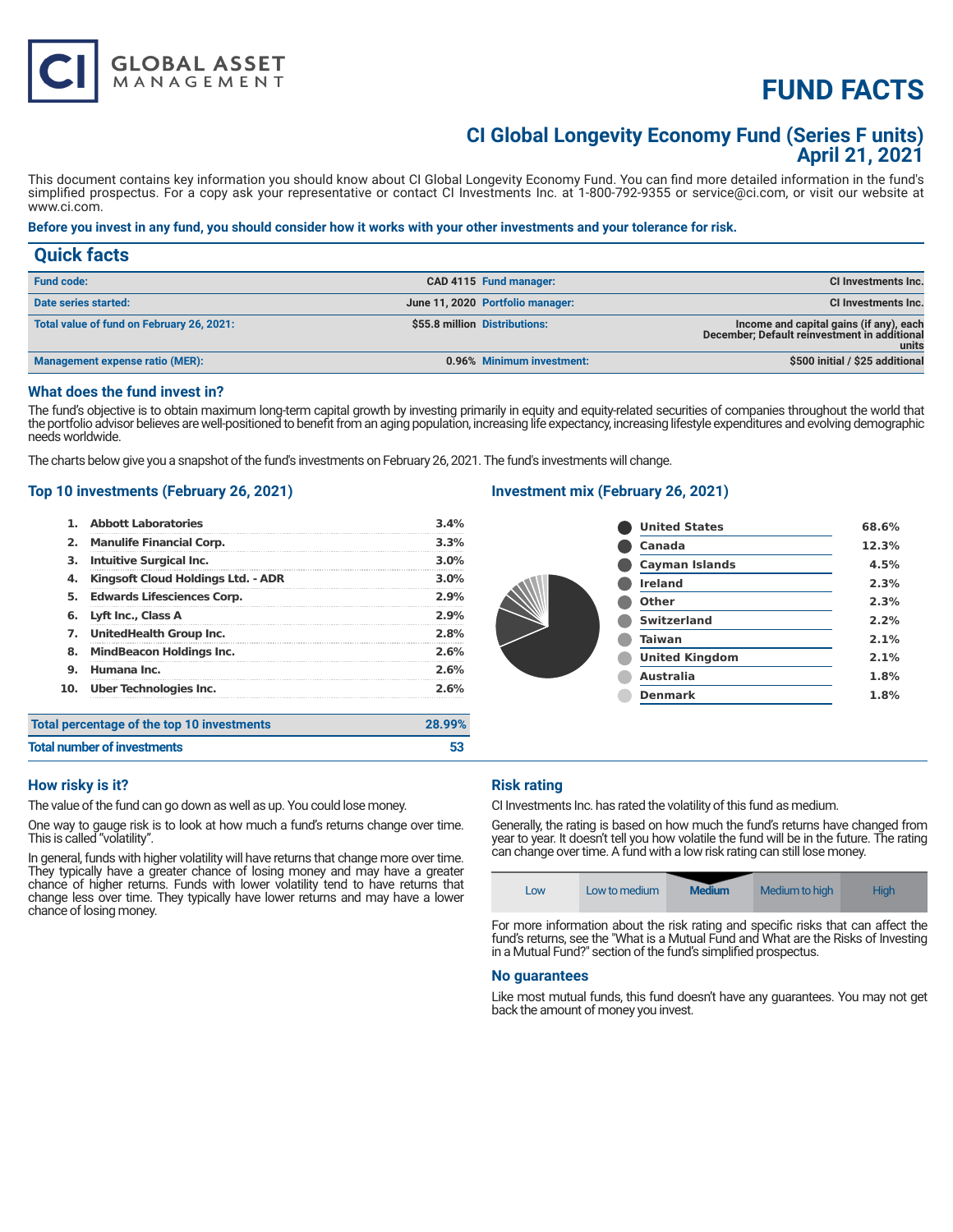## **CI Global Longevity Economy Fund (Series F units)**

#### **How has the fund performed?**

This section tells you how Series F securities of the fund have performed since inception. Returns are after expenses have been deducted. These expenses reduce the fund's returns.

#### **Year-by-year returns**

Because Series F has been distributing under a simplified prospectus for less than one calendar year, there is no data available for this section.

#### **Best and worst 3-month returns**

Because Series F has been distributing under a simplified prospectus for less than one calendar year, there is no data available for this section.

#### **Average return**

Because Series F has been distributing under a simplified prospectus for less than twelve consecutive months, there is no data available for this section.

#### **Who is this fund for?**

#### **This fund may be suitable for you if you:**

- want a foreign equity fund for your portfolio with the potential for long-term growth
- are investing for the medium and/or long term
- can tolerate medium risk

#### **A word about tax**

In general, you'll have to pay income tax on any money you make on a fund. How much you pay depends on the tax laws of where you live and whether you hold the fund in a registered plan, such as a Registered Retirement Savings Plan or a Tax-Free Savings Account.

Keep in mind that if you hold your fund in a non-registered account, fund distributions are included in your taxable income, whether you get them in cash or have them reinvested.